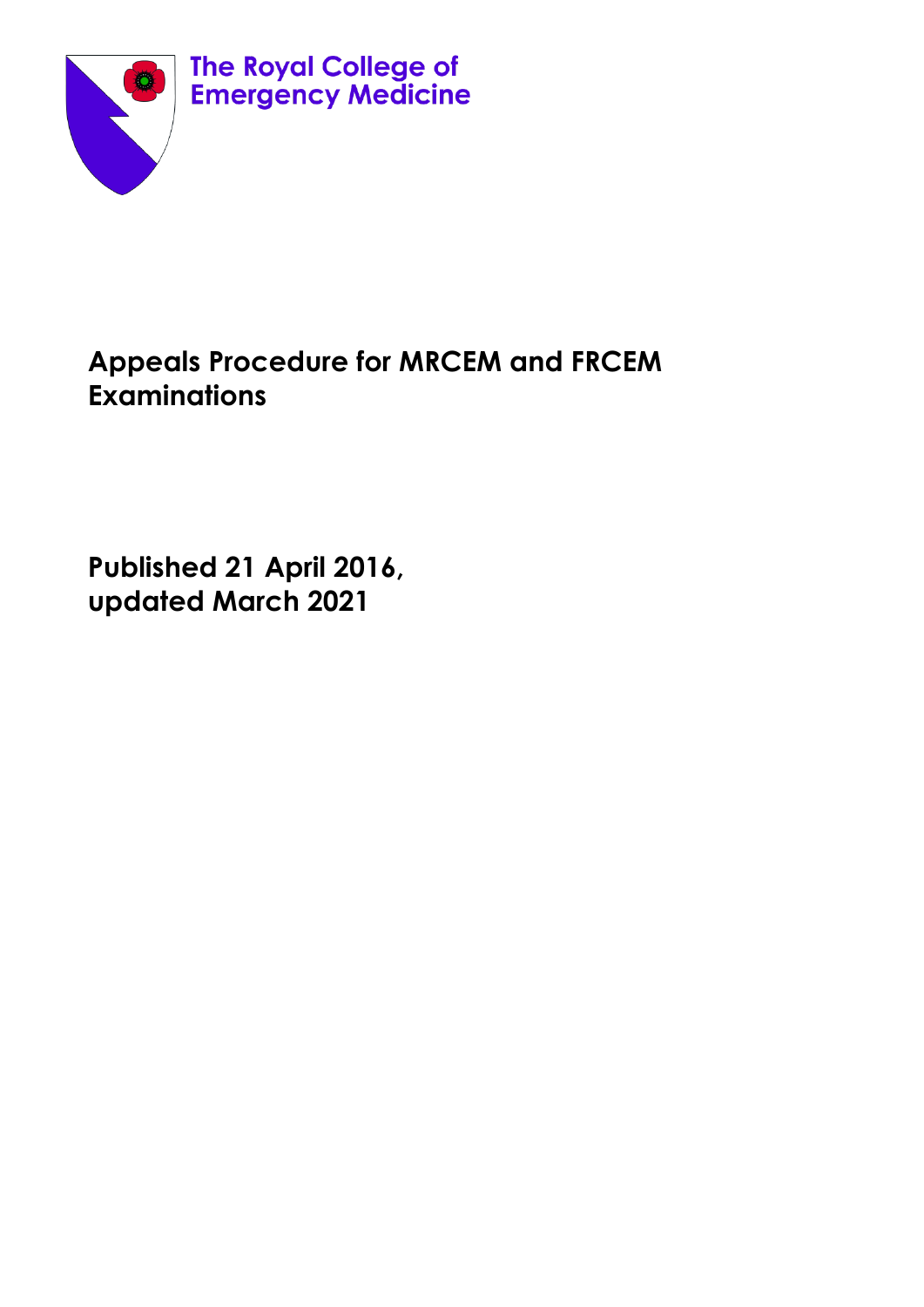### **Appeals Procedure for MRCEM and FRCEM Examinations**

#### **1.0 Introduction**

A candidate who has attempted examinations of the Royal College of Emergency Medicine may, in the circumstances outlined below, have the right of appeal against the examination outcome. Any examination candidate who makes a complaint or appeal in good faith will not be disadvantaged in current or future examinations. Candidates should feel able to lodge an appeal secure in the knowledge that it will be fairly investigated.

The sole grounds for appeal are:

- a. There is evidence of a procedural irregularity in the conduct of the examination (including administrative error) that has led to an adverse effect on the candidate's performance.
- b. There were exceptional circumstances that adversely affected the candidate's examination performance.

Appeals will not be granted on the grounds that a candidate:

- c. Was not aware of or did not understand the examination regulations
- d. Considers that his or her efforts were under-marked
- e. Seeks to question the academic or professional judgement of the examiners

#### **1.1 Requested Appeal Outcomes**

The outcome of an appeal which may be requested by a candidate are as follows:

- a. A full or partial refund of the examination fee.
- b. The examination attempt to be discounted from the candidate's examination history.
- c. Only in cases where the candidate has submitted an appeal on the grounds specified in regulation 1.0a, a procedural irregularity, **and** where the candidate is deemed to be a borderline fail (namely within one standard error of measurement from the final pass mark) that the examination result be amended from a fail to a pass.

## **1.2 Ill Health and Exceptional Circumstances**

Candidates presenting for an examination are deemed fit and healthy to do so. Candidates who become unwell during the course of an examination should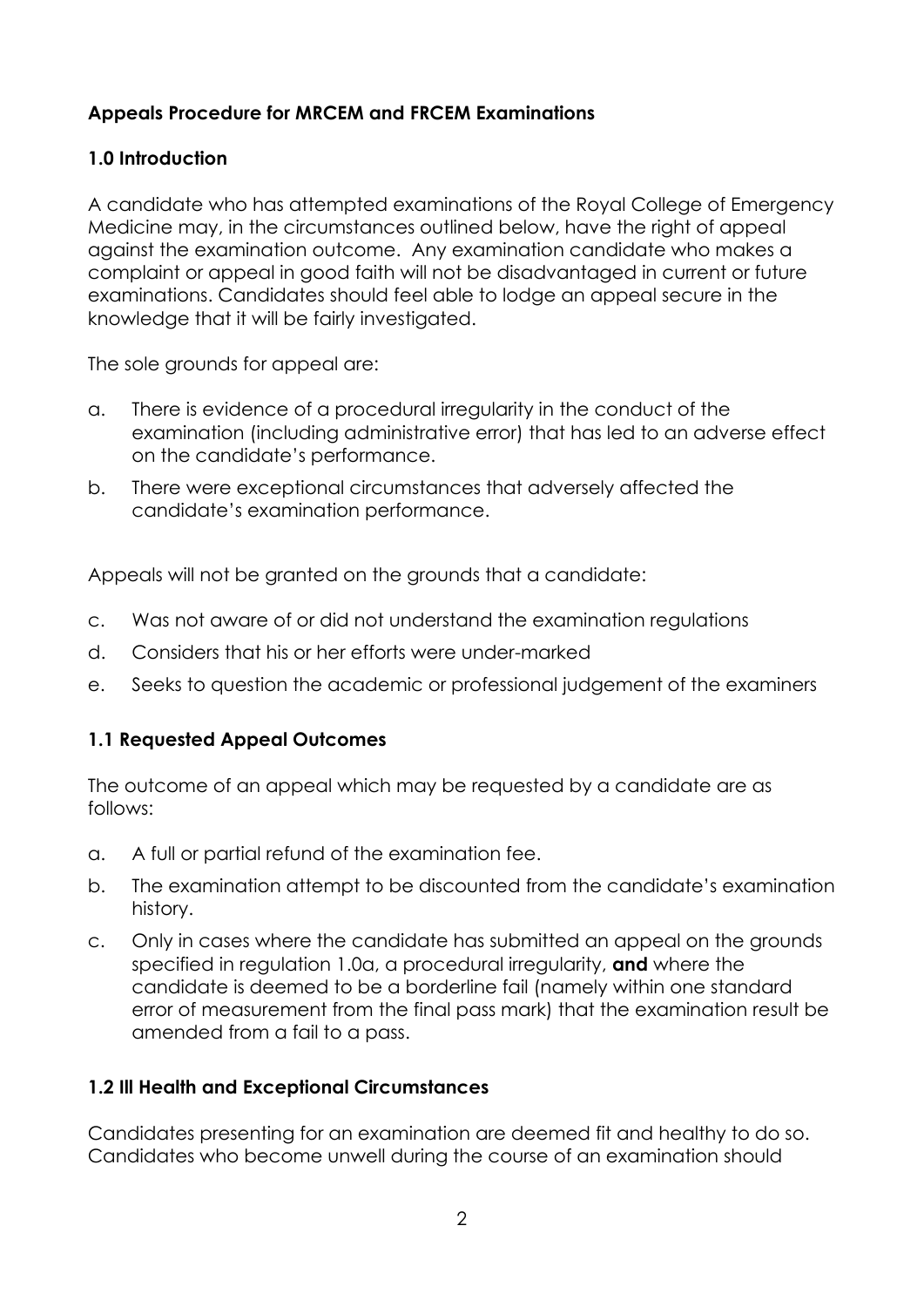notify the Senior Invigilator immediately and provide supporting medical documentation to the Head of Examinations within ten working days.

Candidates unable to attend an examination as a result of exceptional circumstances are advised to notify the Head of Examinations prior to the examination date. If this is not possible, candidates must notify the Head of Examinations within three working days of the examination date. Failure to do so may adversely affect the outcome of any subsequent appeal.

#### **1.3 Candidates considering an application to re-sit the examination**

It is a matter for the candidate to determine whether to re-take an examination prior to the exhaustion of the appeal process. Candidates are advised to follow the normal application procedure should they wish to re-sit an examination. The College cannot guarantee the outcome of the appeals process will be known prior to the date of the next examination.

If, having submitted an appeal, a candidate chooses to re-sit and then passes the examination before the appeal has been determined, the appeal will automatically be considered terminated.

#### **2.0 The Preliminary Procedure**

A candidate wishing to submit an appeal must do so, in writing, within 20 working days of the publication of their results on the College website. The written submission must include full details of the grounds for appeal and all supporting documentation the candidate wishes to be considered, together with the requested outcome as listed in regulation 1.1 above. Appeals should be submitted by email to [exams@rcem.ac.uk](mailto:exams@rcem.ac.uk)

A fee of £250 must be submitted (by an electronic bank transfer, bank details provided on request) with the candidate's written submission. The fee will be refunded if the appeal is successful.

The Head of Examinations or their nominated Deputy will, on receipt of an appeal, acknowledge receipt and collate all necessary documentary evidence. The Head of Examinations will present all details of the anonymised appeal to the College Dean (or nominated deputy if the Dean is directly involved in the appeal) who will initially consider the appeal. If the College Dean considers that the appeal falls outside of the permitted grounds, the appeal will be rejected and the candidate will be notified by the Head of Examinations. This will be the end of the appeals process, irrespective of whether there are further circumstances or evidence cited by the candidate.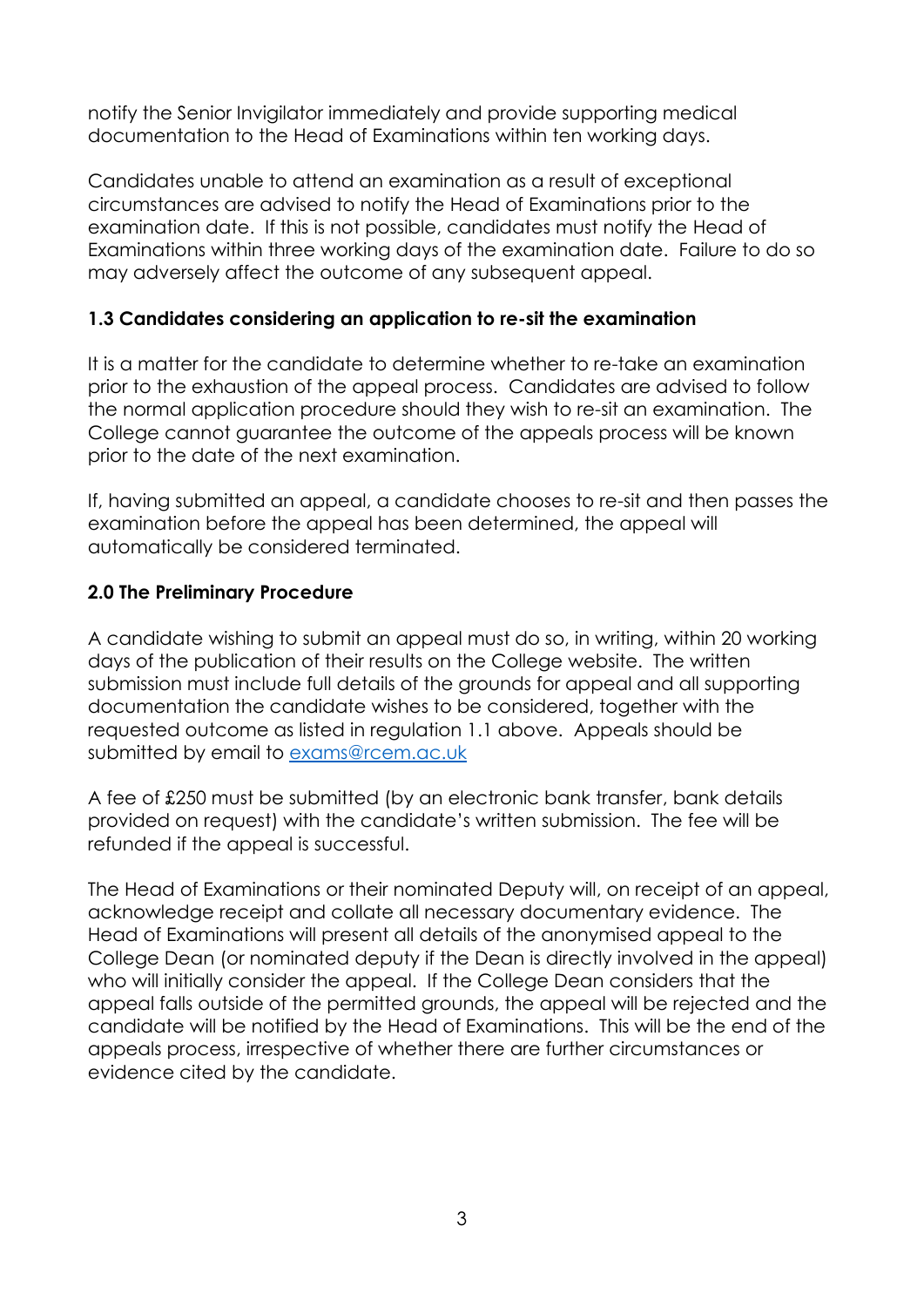#### **3.0 Consideration by the Appeals Panel**

If the College Dean agrees that there is a prima facie case for appeal he/she will convene an Appeals Panel within eight weeks of the written representation being received, or as soon as practical thereafter. The Appeals Panel will consist of:

- The College Dean, who will act as the Chair of the Appeals Panel
- A College Office Bearer (namely a College Officer or Lead Examiner)
- A member of the Panel of Examiners
- A member of the Lay Advisory Group

The Head of Examinations, or nominated deputy, will act as Secretary to the Appeals Panel and will attend the panel as an observer.

The Panel will consider the appeal in accordance with the written documentation available and will afford the candidate the opportunity of attending the hearing, in person or, if impractical, by videoconferencing. The Head of Examinations will agree the date of the hearing with the candidate.

No member of the Appeals Panel will have been involved in examining the candidate in the examination under appeal or have any other current or previous connection to the candidate. In such or other exceptional circumstances, if the College Dean has any prior knowledge of the candidate or the examination in question, they may nominate a deputy to replace him/her on the Appeals Panel.

The candidate will be entitled to be accompanied by one person, whom the candidate shall identify in advance, providing ten working days' notice. The friend may advise and counsel the candidate but will not be permitted to address the panel or take any part in proceedings.

The Appeal Panel may request of the candidate corroborative evidence not already supplied, such as previous examination performance or supporting evidence from trainers. The Panel may also seek evidence from any other person concerned with the examination under appeal and may invite any person to give evidence to the hearing. Members of the panel and the candidate may question any person before it.

## **4.0 Outcome of the Appeals Panel**

If the appeal is rejected, the Head of Examinations will notify the candidate of the outcome and the reasons for the Panel's decision within ten working days. This will be an end of the appeals process irrespective of whether there are subsequent circumstances cited by the candidate.

If the Panel upholds an appeal for a change in the examination result under regulation 1.1c the case will be referred, with a report and recommendation from the Chairman of the Appeals Panel, for a final decision to the President, or in his/her absence a Vice President. In order to make this recommendation, the